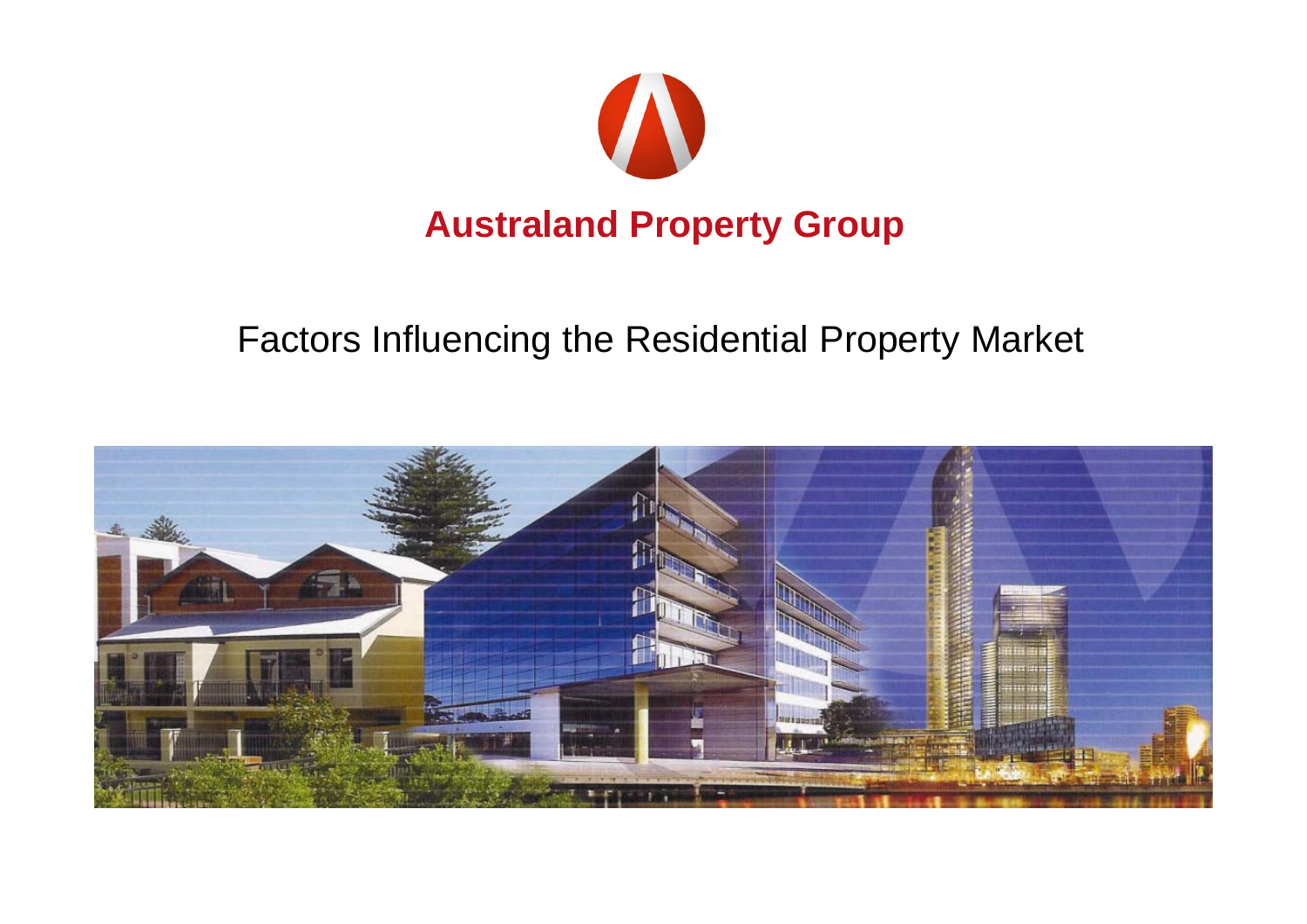# **Demography**

- •Population growth rate for Australia –1.4%
- $\bullet$ Melbourne  $S$  D – 1.5% - Balance of Victoria – 1%
- $\bullet$  Fastest LGA Growth – Melb City 5.5%, Melton 8.5% Casey 4.5%
- Sydney SD 1.25% Balance of NSW 1%
- $\bullet$ Fastest LGA Growth – Still Blacktown & Liverpool
- $\bullet$ National immigration increased to 140,000 person pa
- • Most immigrants come to Sydney and Melbourne and buy sooner, because of government selection criteria
- •Avge age of in growth LGAs is 31 and 40 in Kuringai

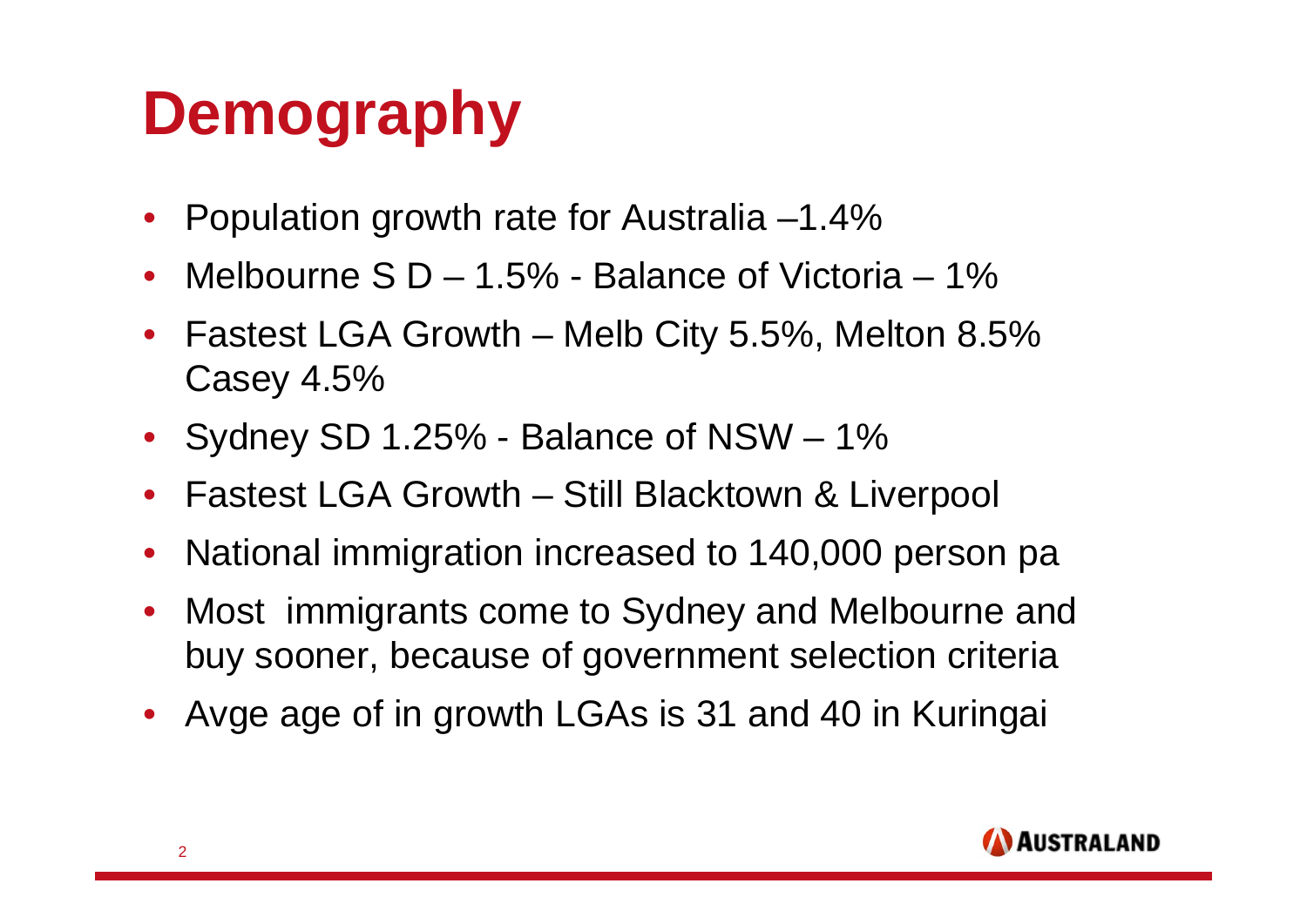# Statistical Snapshot – Movements in Labour Force in last 27 months

|            | Cap<br><b>City Full</b><br>Time in<br>000's | Move-<br>ments                       | Cap<br>City<br>Part<br>Time | Move-<br>ment | Bal. of<br><b>State</b><br>Full<br>Time | Move-<br>ment | Bal. of<br><b>State</b><br>Part<br>Time | Move-<br>ment |
|------------|---------------------------------------------|--------------------------------------|-----------------------------|---------------|-----------------------------------------|---------------|-----------------------------------------|---------------|
| <b>NSW</b> | 1577                                        | $+23$ vs<br>44 in<br>prev. 2<br>yrs. | 522                         | $+48$         | 752                                     | $+42$         | 345                                     | $+47$         |
| <b>VIC</b> | 1277                                        | $+39$ vs<br>33 in<br>prev. 2<br>yrs. | 496                         | $+56$         | 422                                     | $+3$          | 206                                     | $+31$         |
| <b>QLD</b> | 632                                         | $+50$ vs<br>28 in<br>prev. 2<br>yrs. | 233                         | $+21$         | 695                                     | $+50$         | 279                                     | $+27$         |

Perth – Full time (497k) up by 16k and P/T up by 15k new jobs

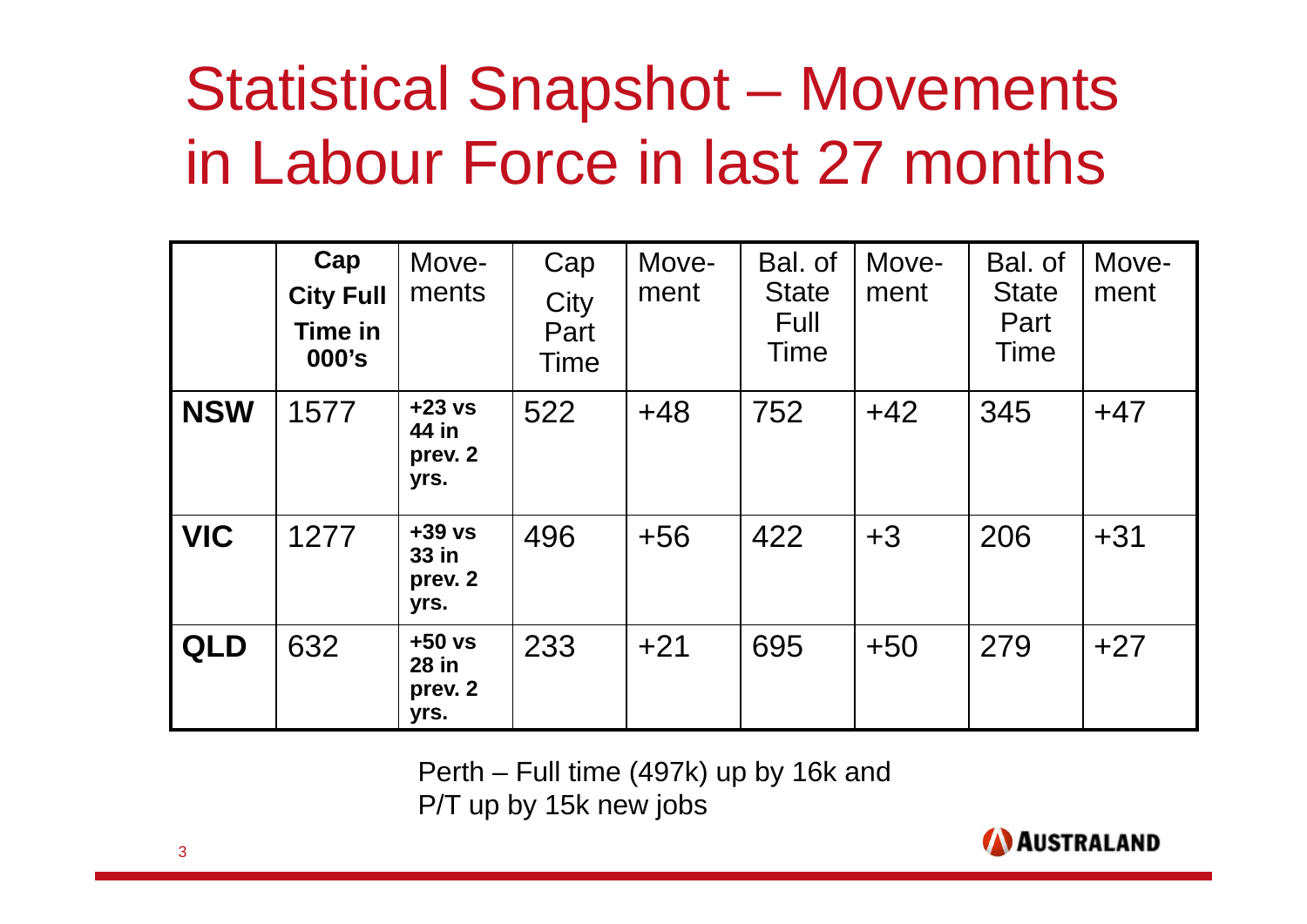### Capital City Scorecard

| City &<br>Population<br>@ 8/2001<br>& 6/2003 | No.of<br><b>Houses</b> | No. of<br>Flats /<br><b>Units</b> | No. of<br>T'hses/<br>Semi-<br>Dtchd. | Other<br>Dwell -<br>ings | No. of<br>Persons<br>per<br><b>Dwelling</b> | <b>Median</b><br>Price of<br>Housing |
|----------------------------------------------|------------------------|-----------------------------------|--------------------------------------|--------------------------|---------------------------------------------|--------------------------------------|
| <b>Brisbane</b><br>1.627 & 1.733<br>million  | 481,300<br>80.1%       | 69,900<br>11.6%                   | 39,700<br>6.6%                       | 6450<br>1.1%             | 2.72                                        | 315,000                              |
| Sydney<br>3.997 & 4.201<br>million           | 907,200<br>63.1%       | 343,500<br>23.9%                  | 162,300<br>11.3%                     | 11,900<br>0.8%           | 2.81                                        | 470,000                              |
| Melbourne<br>3.367 & 3.559<br>million        | 919,700<br>74%         | 177,600<br>14.3%                  | 127,800<br>10.3%                     | 9,100<br>0.7%            | 2.73                                        | 368,000                              |
| Perth<br>1.340 & 1.433<br>million            | 396,000<br>77.5%       | 42,700<br>8.3%                    | 63,100<br>13.6%                      | 2,850<br>0.6%            | 2.64                                        | 242,800                              |

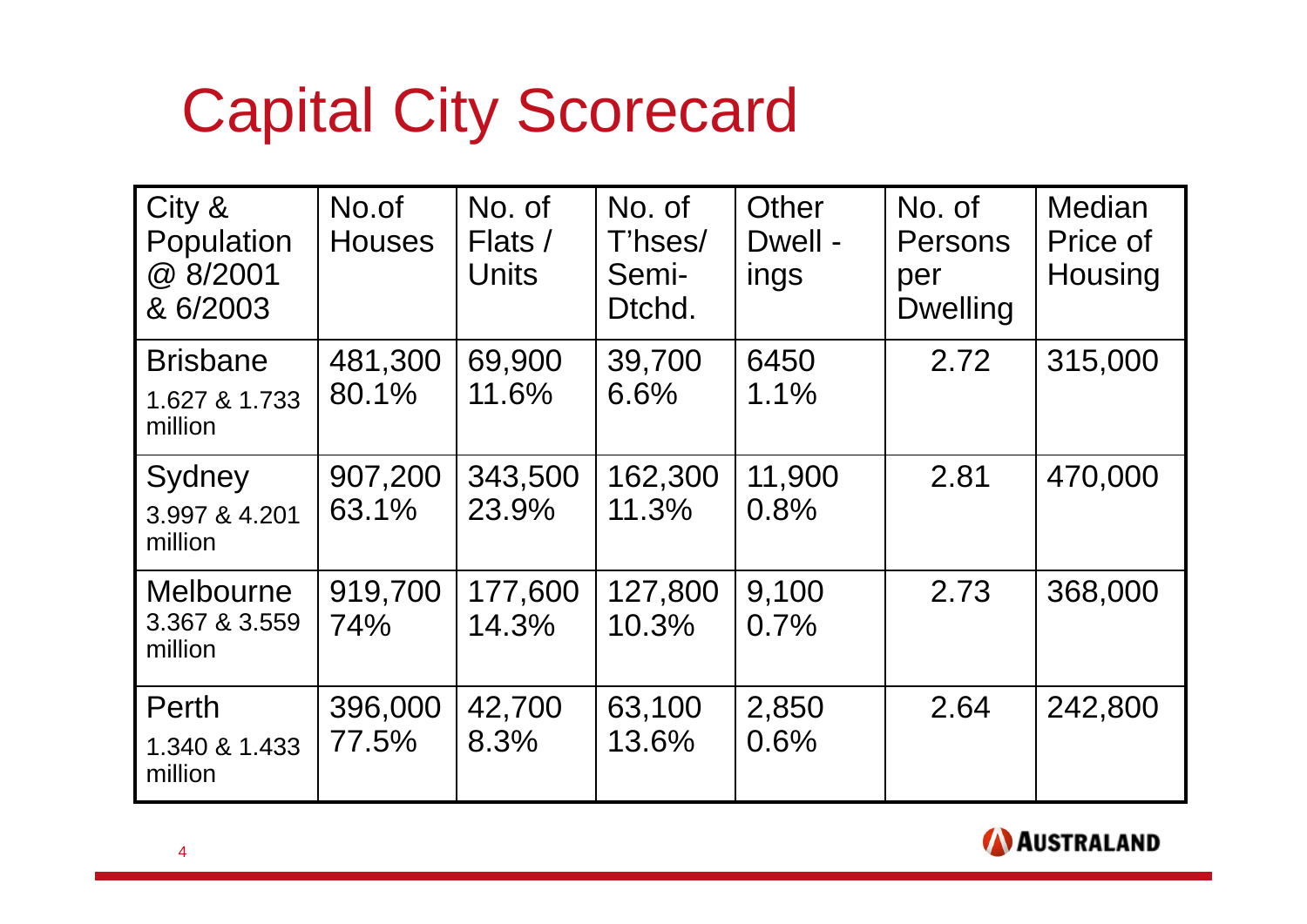# Inner Sydney LGA Apartment Approvals for the Last 5 years.



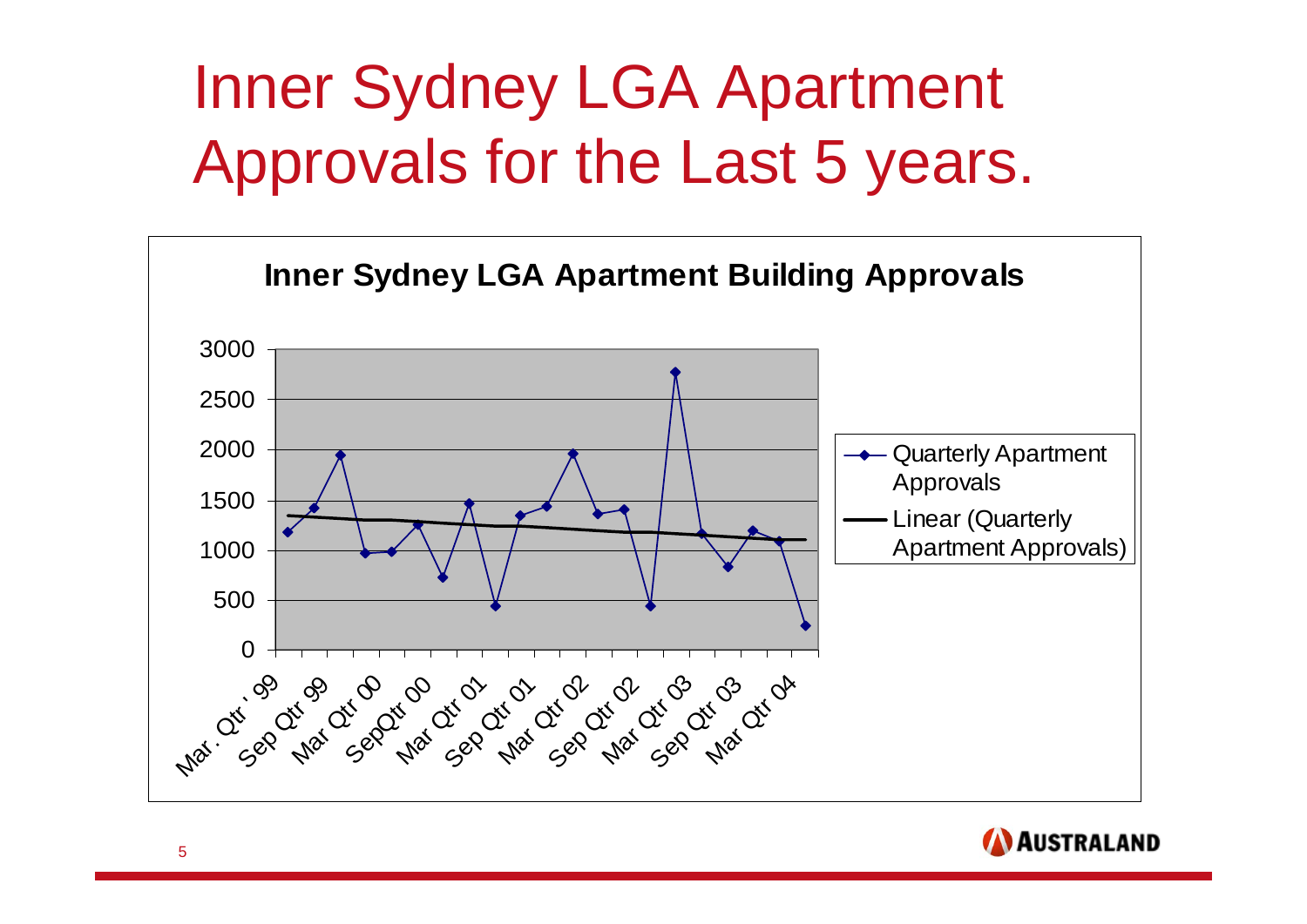Houses (9450) as % of total supply fall from 45% to 34% & apartments (13,500) now provide 48% of total supply.



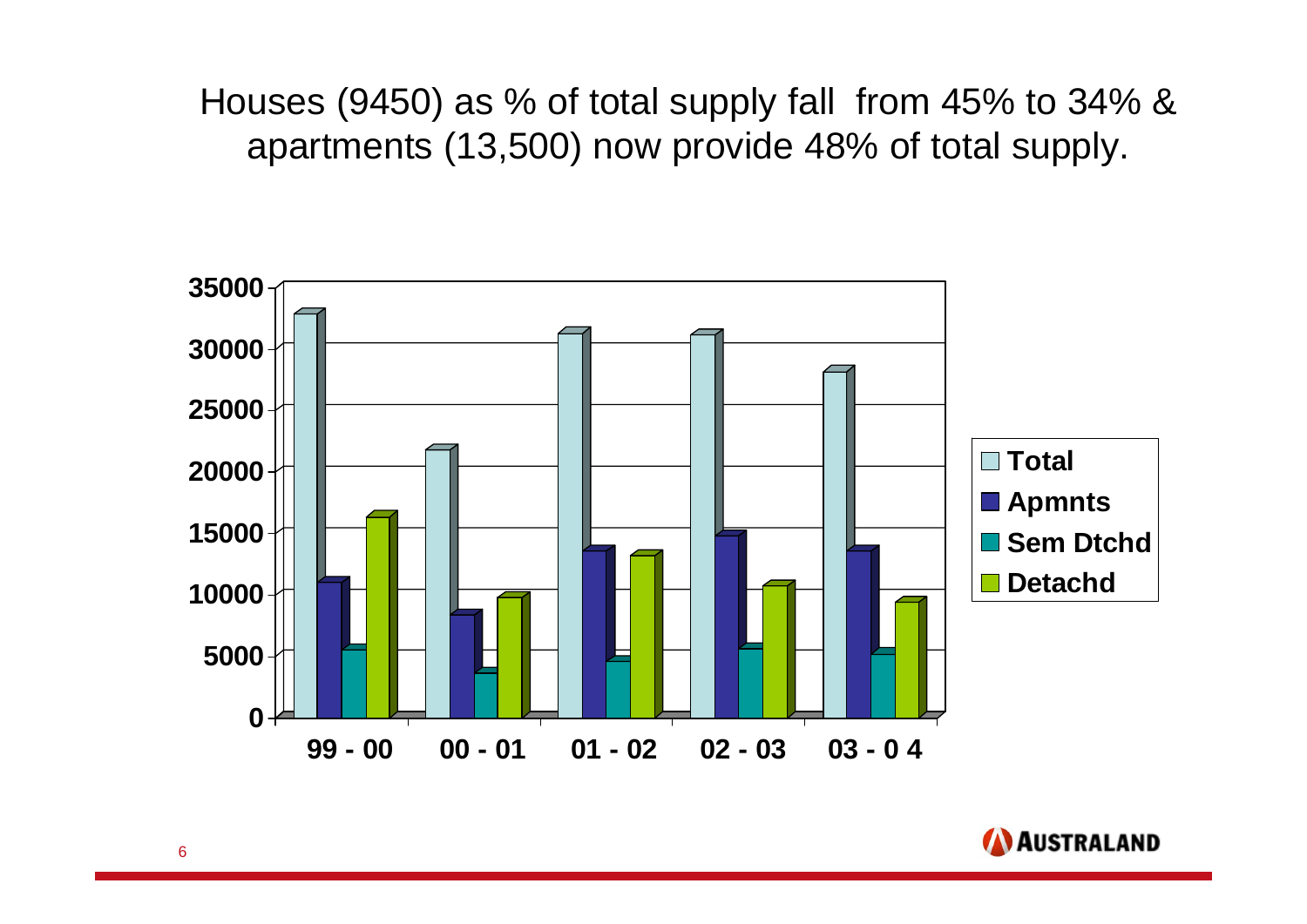#### Sydney Apartment Median Price Movement – 60% increase over 5 years.



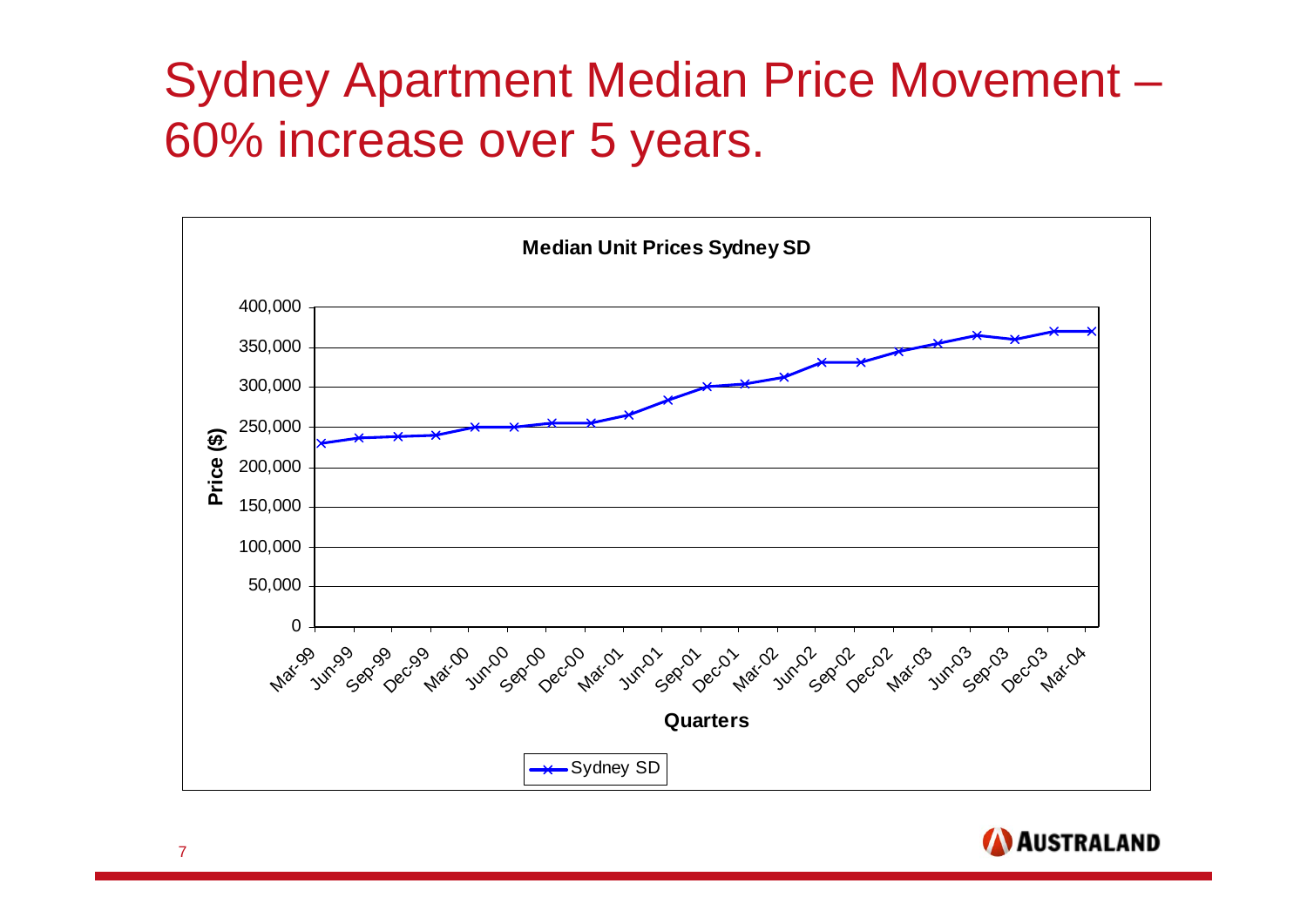#### Sydney Detached Housing Price Movement – 80% increase over 5 years.



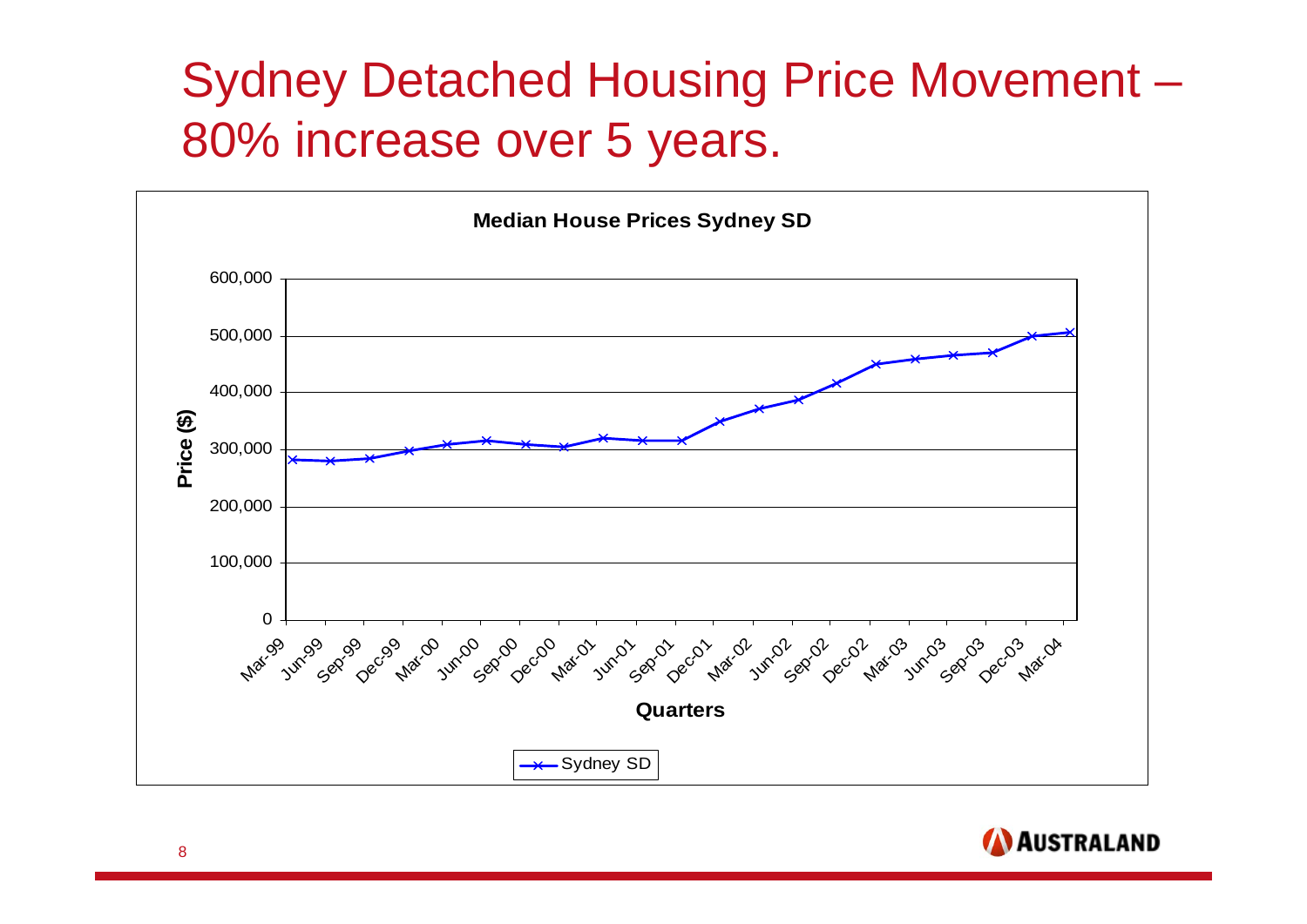#### Sydney Vacancy Rates, Rents & Yields

|               | <b>Inner City</b><br>Vacancy | Sydney<br>Region<br>Vacancy | Median<br><b>Inner City</b><br><b>Rents</b> | <b>Median</b><br>Syd Regn.<br><b>Rents</b> | <b>Median</b><br><b>Yields Syd</b><br>Region |
|---------------|------------------------------|-----------------------------|---------------------------------------------|--------------------------------------------|----------------------------------------------|
| <b>May 99</b> | 2.1%                         | 2%                          | 300                                         | 230                                        | 3.9%                                         |
| May 00        | 2.1%                         | 2.7%                        | 330                                         | 250                                        | 4.0%                                         |
| May 01        | 4.5%                         | 3.3%                        | 350                                         | 260                                        | 3.7%                                         |
| <b>May 02</b> | 3.9%                         | 4.4%                        | 345                                         | 265                                        | 3.2%                                         |
| <b>May 03</b> | 4.0%                         | 4.0%                        | 350                                         | 270                                        | 3.0%                                         |
| May 04        | 3.1%                         | 3.4%                        | 350                                         | 280                                        | 3.0%                                         |

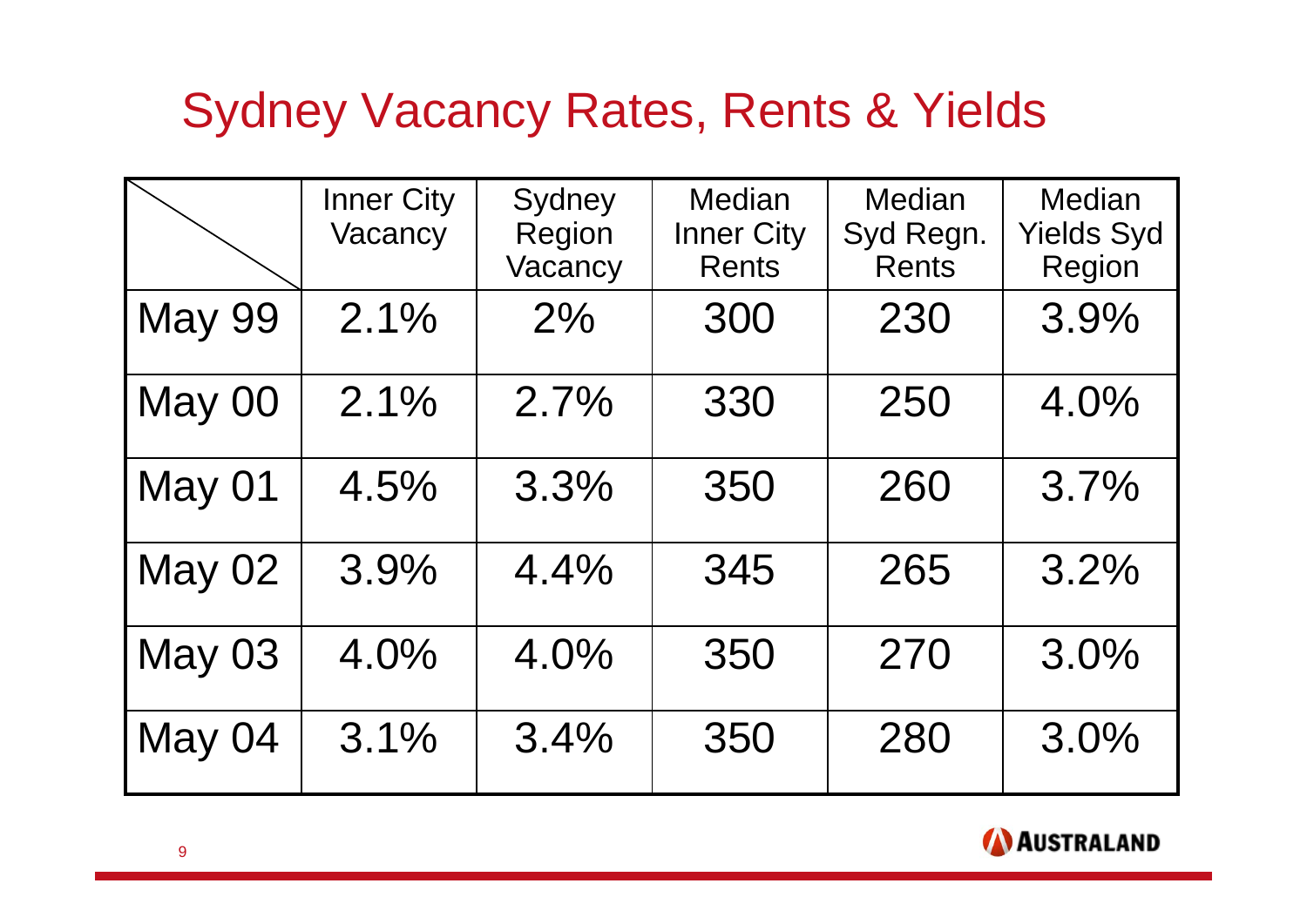# Sydney – General Conclusions

- Strong population (+204,000) and jobs growth (+23,000 f/t & 48,000 p/t) during last 2 years.
- Significant slowdown in lot production and a 12 month hiatus in apartment construction.
- Falling vacancy rates probably 2.5% by mid 2005.
- • Inner city apartments for sale –536 in Nov.'02, 640 in Nov '03, 735 in April 04 – 260 in May '04.
- Price increases driven by mis-match between supply and demand, not excessive investor activity in the apartment sector.
- Slowing dwelling production in inner suburbs.
- Demand likely to exceed supply unless there are major changes to the approval process in middle ring suburbs

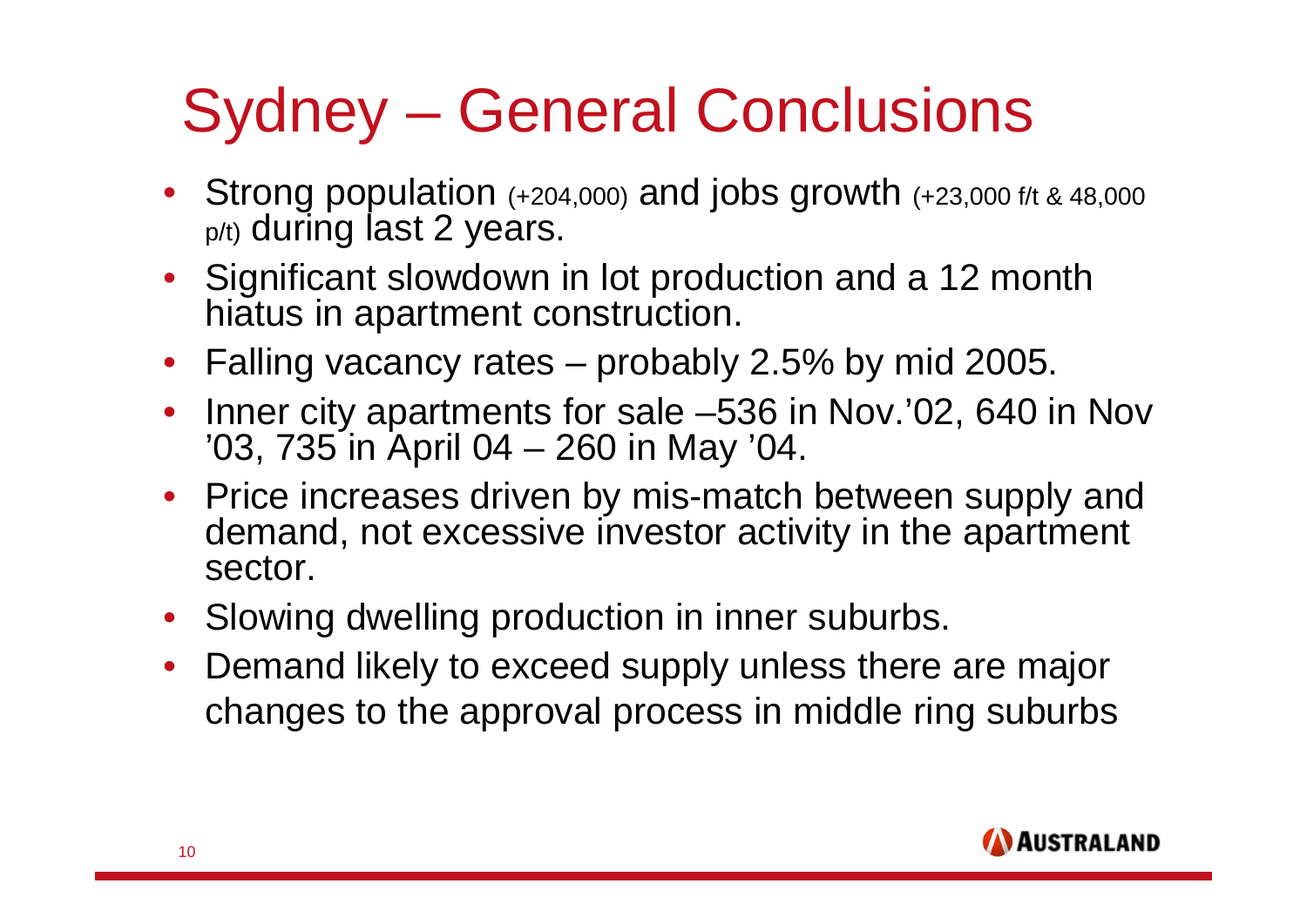Melbourne Apartment Activity – ( 9 year average inner city demand – 475 / qtr. – Middle ring suburbs demand – about 1000 / qtr.)



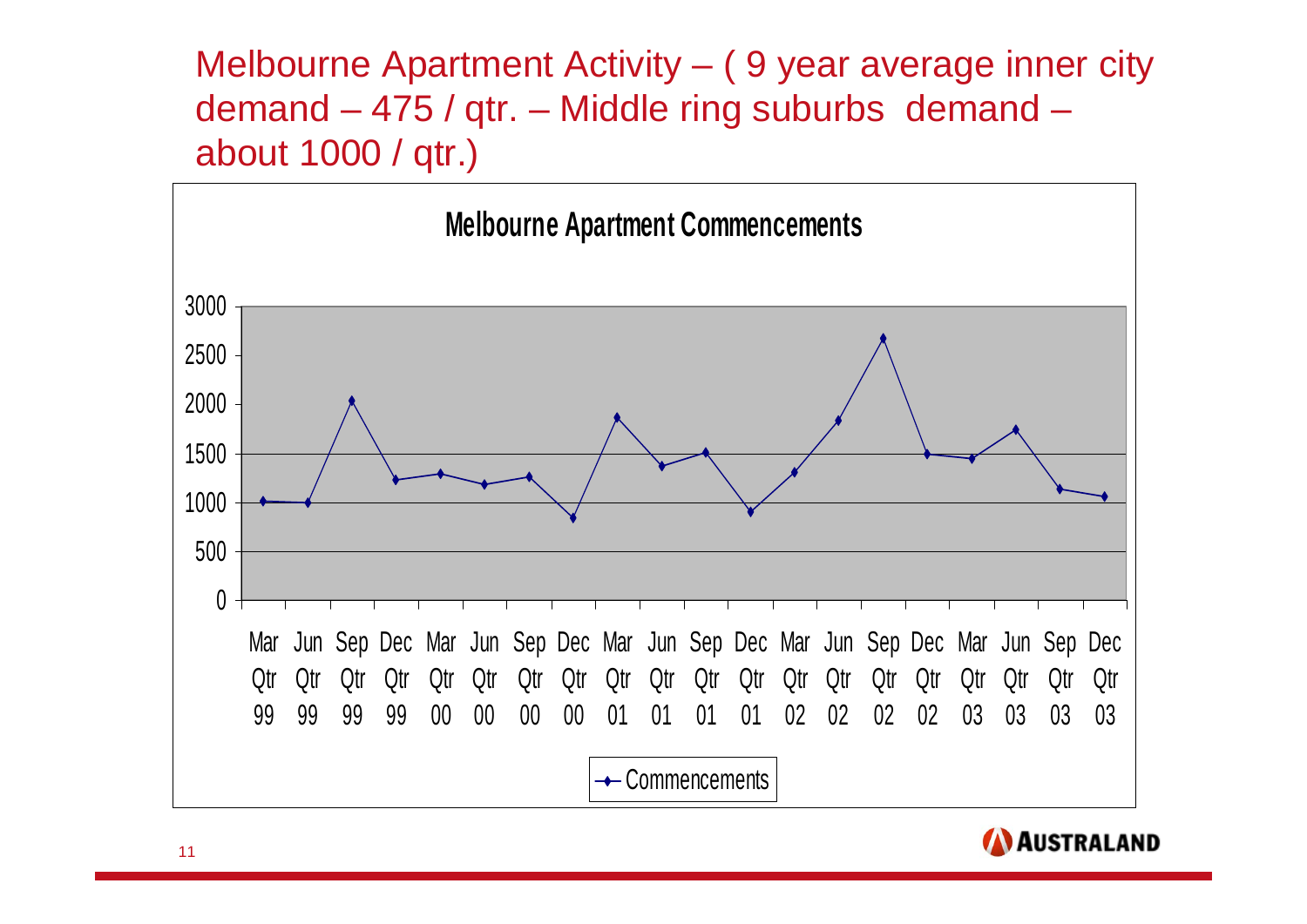#### Melbourne Detached Housing Activity

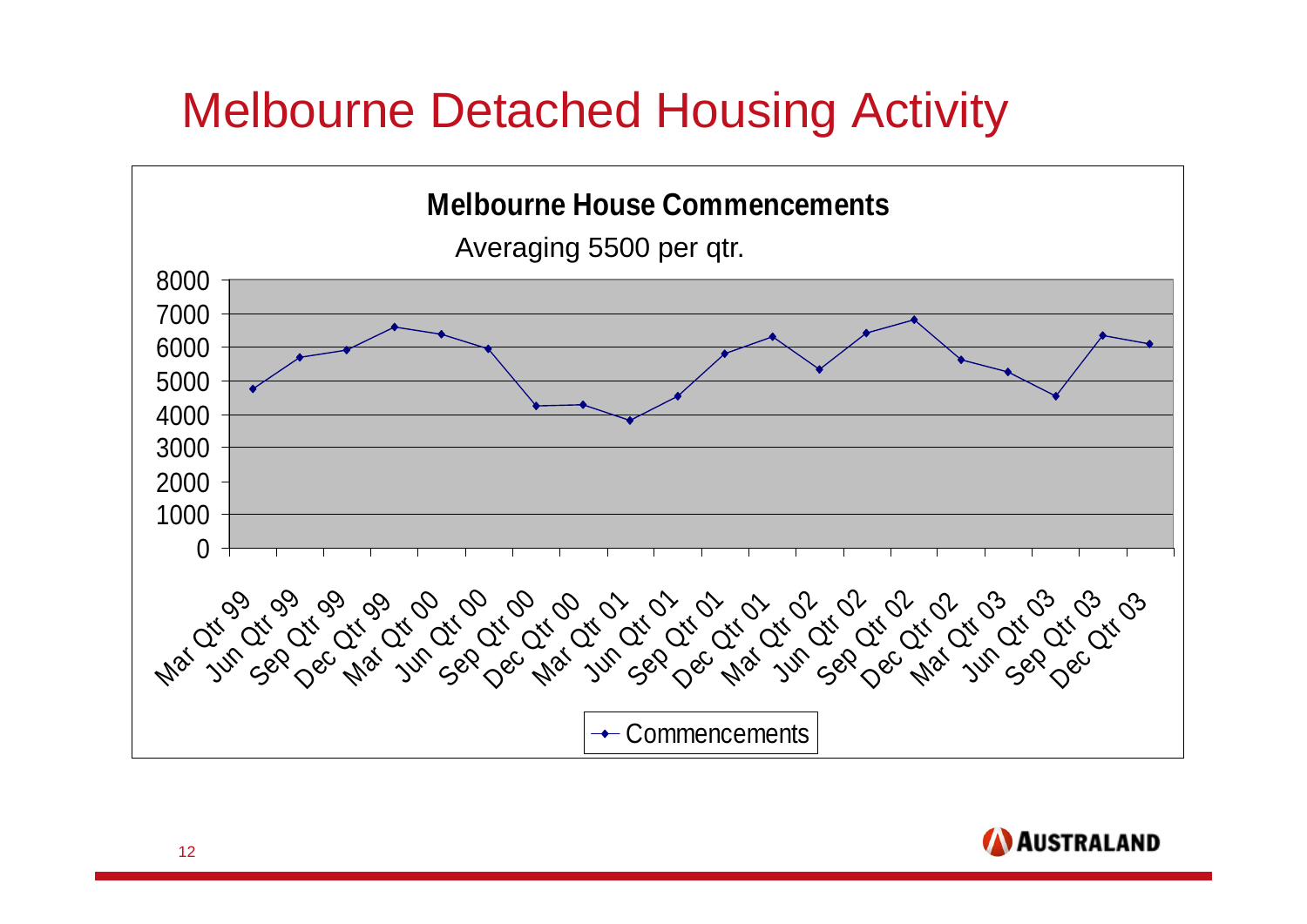# Melbourne Apartment Median Price **Movements**

|         | Inner<br>\$000's       | <b>Middle</b><br>\$000's | Outer<br>\$000's        | <b>Metro</b><br>\$000's |
|---------|------------------------|--------------------------|-------------------------|-------------------------|
| Mar '99 | 175                    | 158                      | 125                     | 162                     |
| Mar '00 | 205                    | 139                      | 142                     | 182                     |
| Mar '01 | 227                    | 208                      | 150                     | 215                     |
| Mar '02 | 265                    | 238                      | 183                     | 245                     |
| Mar '03 | 308                    | 272                      | 227                     | 281                     |
| Mar '04 | 29870%<br>above Mar 99 | 295 87%<br>above Mar 99  | 233 86%<br>above Mar 99 | 283                     |

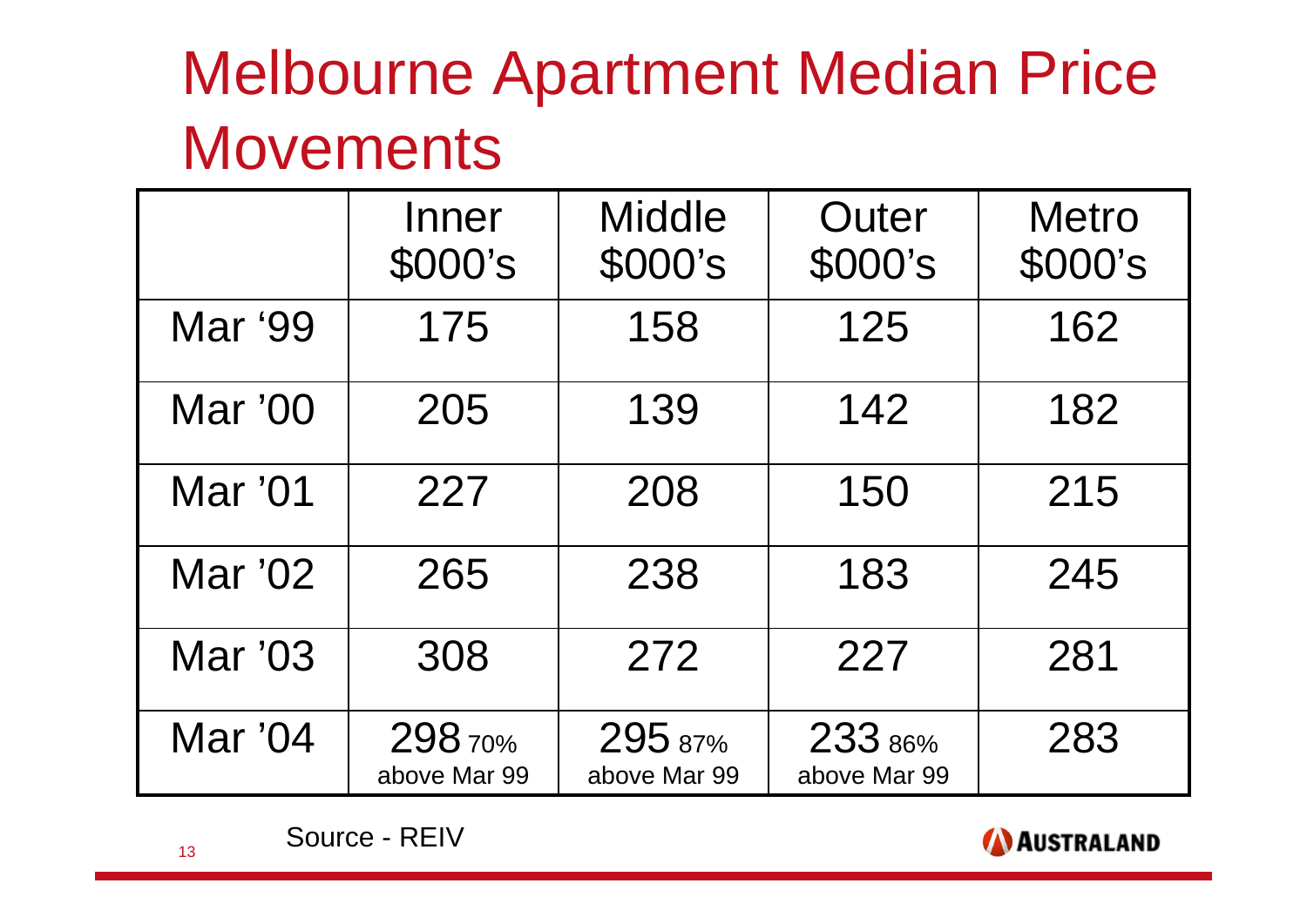### Melbourne House Price Movements

|         | Inner<br>\$000's         | <b>Middle</b><br>\$000's | Outer<br>\$000's        | Metro.<br>\$000's |
|---------|--------------------------|--------------------------|-------------------------|-------------------|
| Mar '99 | 271                      | 188                      | 155                     | 210               |
| Mar '00 | 315                      | 228                      | 165                     | 241               |
| Mar '01 | 331                      | 255                      | 180                     | 267               |
| Mar '02 | 408                      | 290                      | 230                     | 317               |
| Mar '03 | 505                      | 321                      | 268                     | 347               |
| Mar '04 | 550 103%<br>above Mar 99 | 367 95%<br>above Mar 99  | 270 74%<br>above Mar 99 | 368               |





14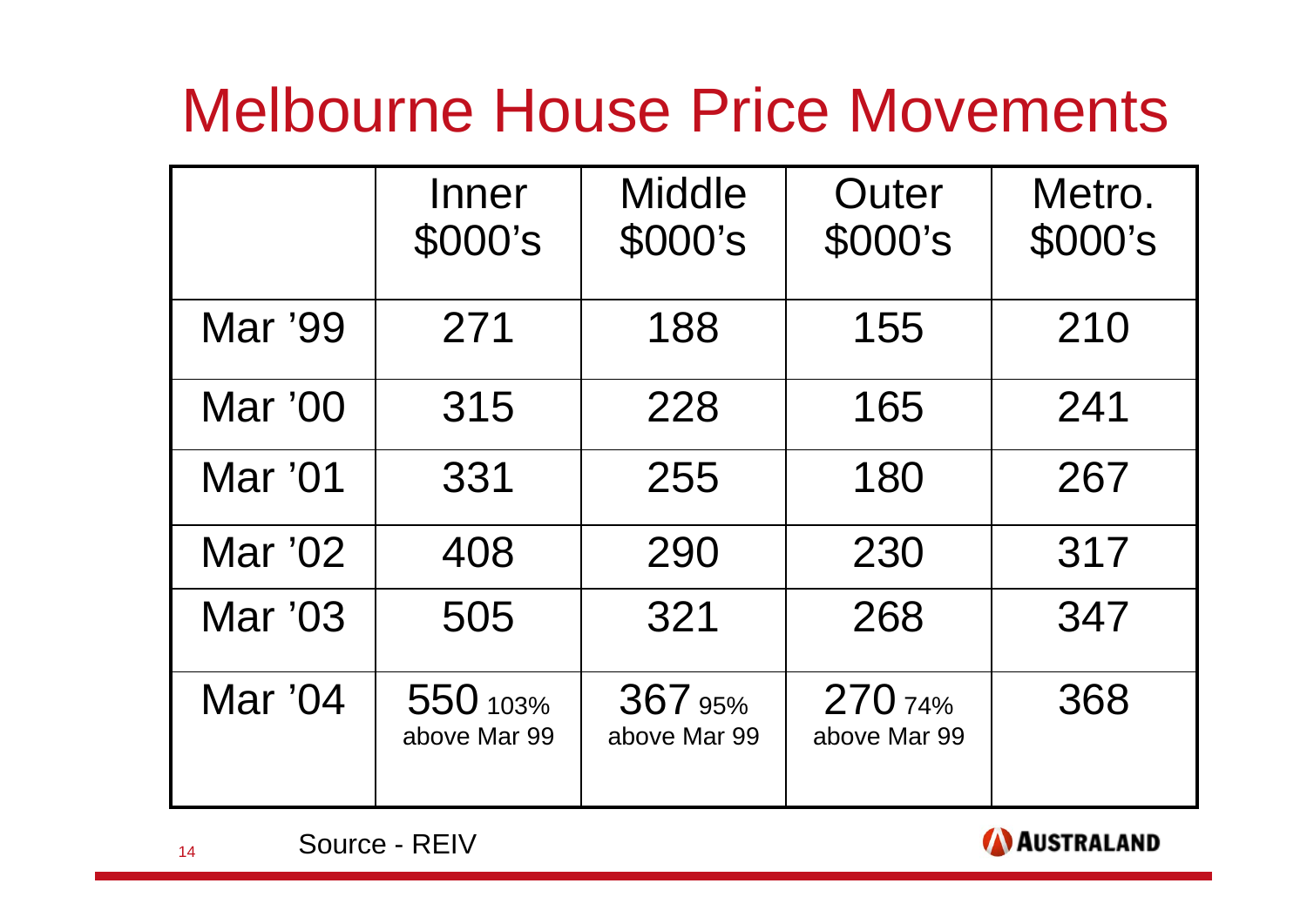### Melbourne – General Conclusions

- Strong population (+192,000) and job growth (39,000 f/t, 56,000 p/t) in last 2 years.
- No oversupply of housing or land, and potential apartment over-supply ( 1500) is only equivalent to 3 months production.
- Inner city apartments for sale 123 in Nov '02, 101 in Nov 03, 170 in Jan 04 and 102 in May '04.
- 12-18 month hiatus in multi storey apartment construction due to cost increases.
- Falling vacancy rates 3.5% overall, 4% city fringe.
- No medium term risk of price correction as impact of higher construction costs and tighter town planning approval regime flow through.

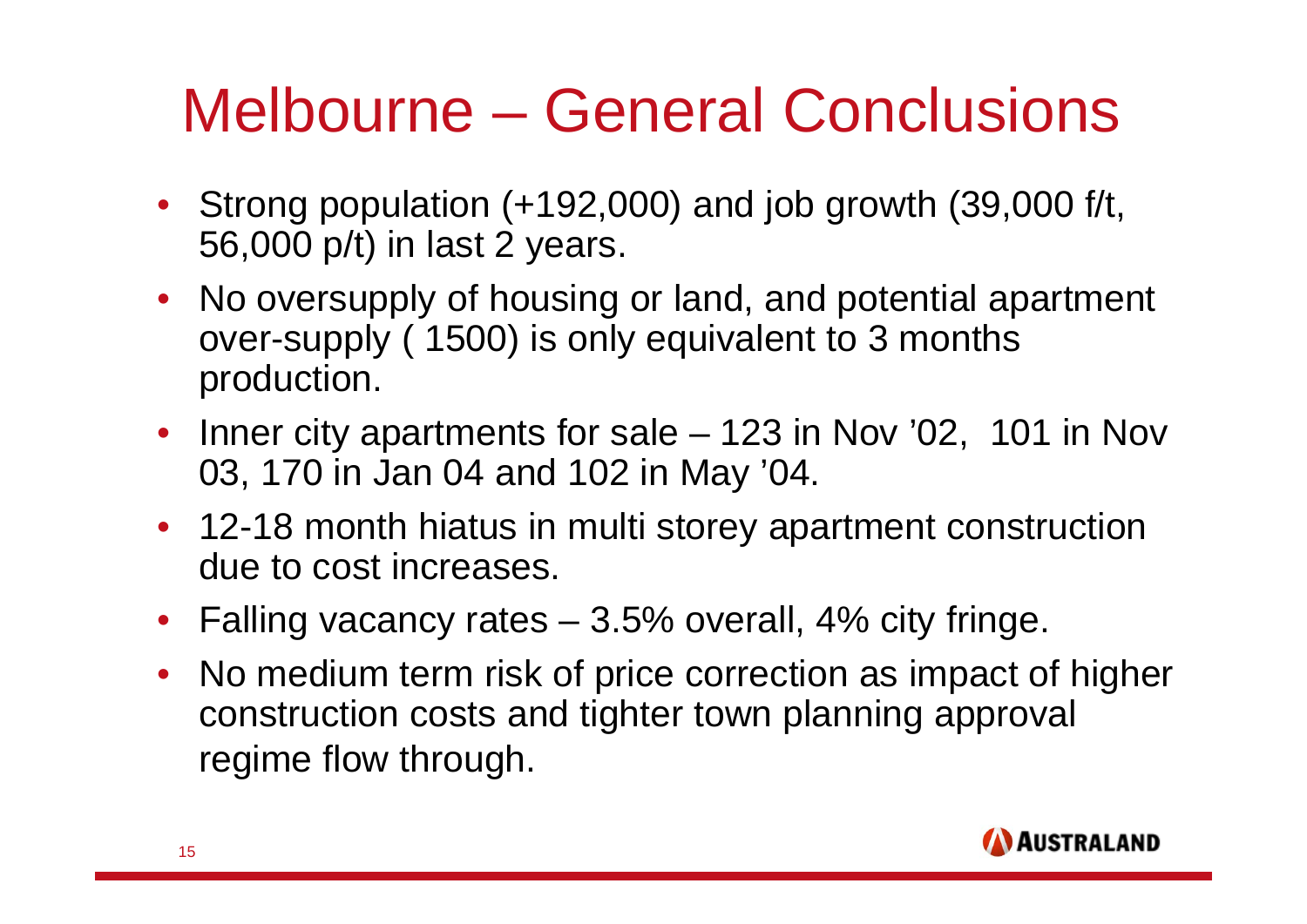#### Brisbane

- Brisbane full time job growth 50,000 in last 2 years – 2 x Sydney's employment growth.
- Strong population growth has produced highest house price increases in Aust, (median price \$220,000 in 2003, now \$315,000) but potential for falls.
- Very active construction market sharp escalations in cost.
- No prospect of oversupply generally, though CBD unit market is hard to comprehend.

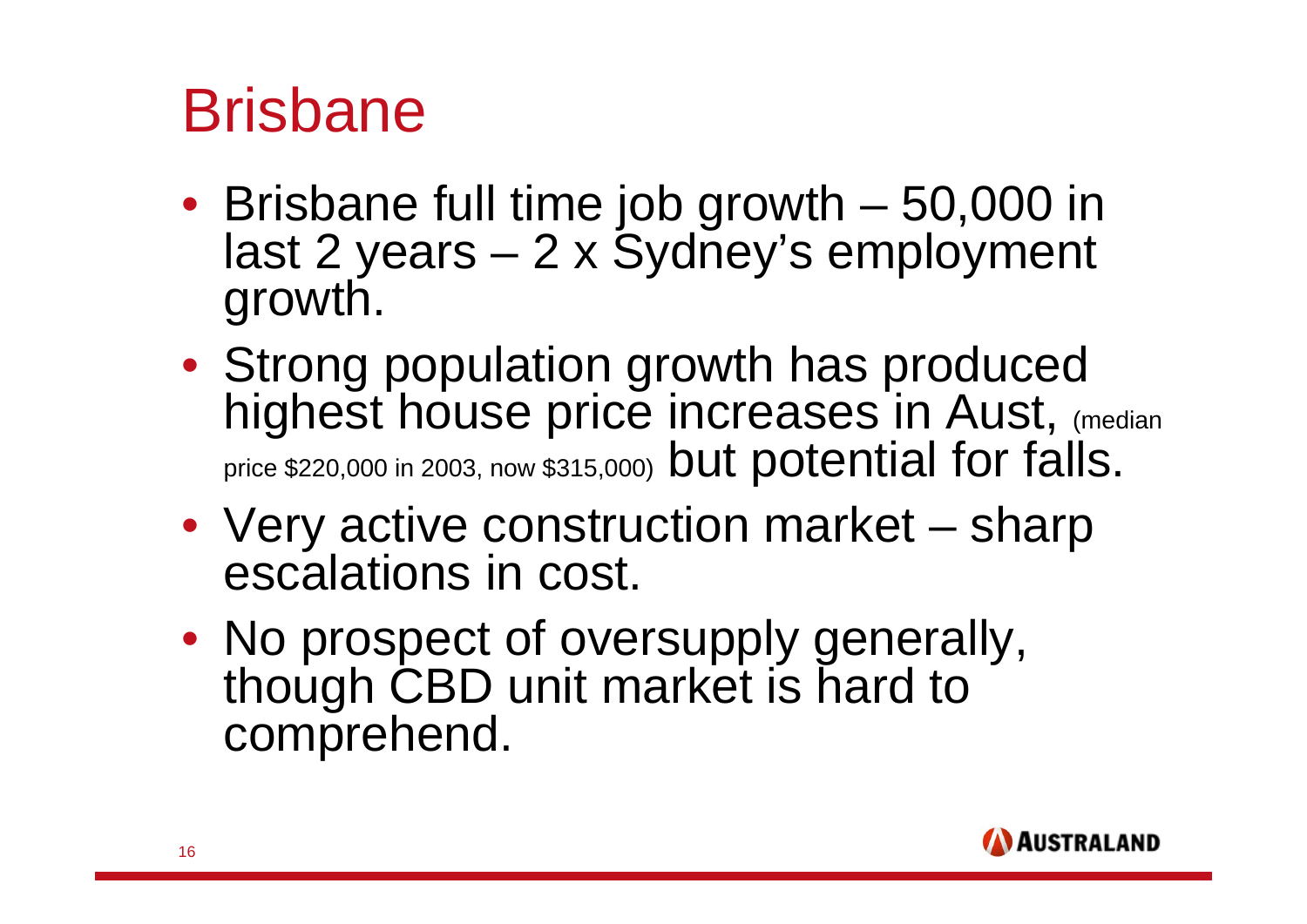### Perth

- Population growth up by 93,000, but job growth only moderate (16,000 f/t & 15,000 p/t), during the last 2 years.
- House price growth strong, but still affordable.
- Demand is strong for land & housing and steady for new apartments.
- No prospect of over-supply.